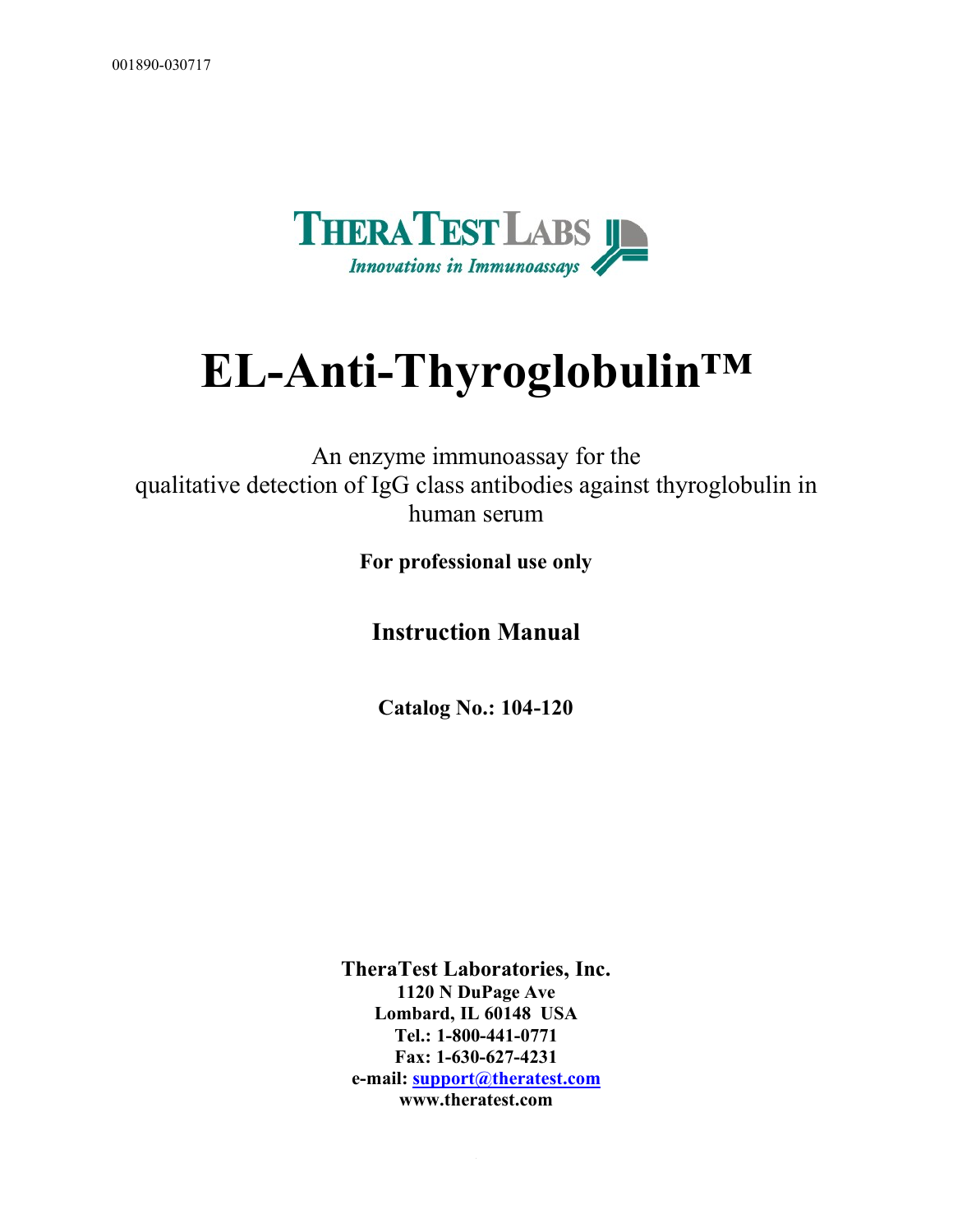## **TABLE OF CONTENTS**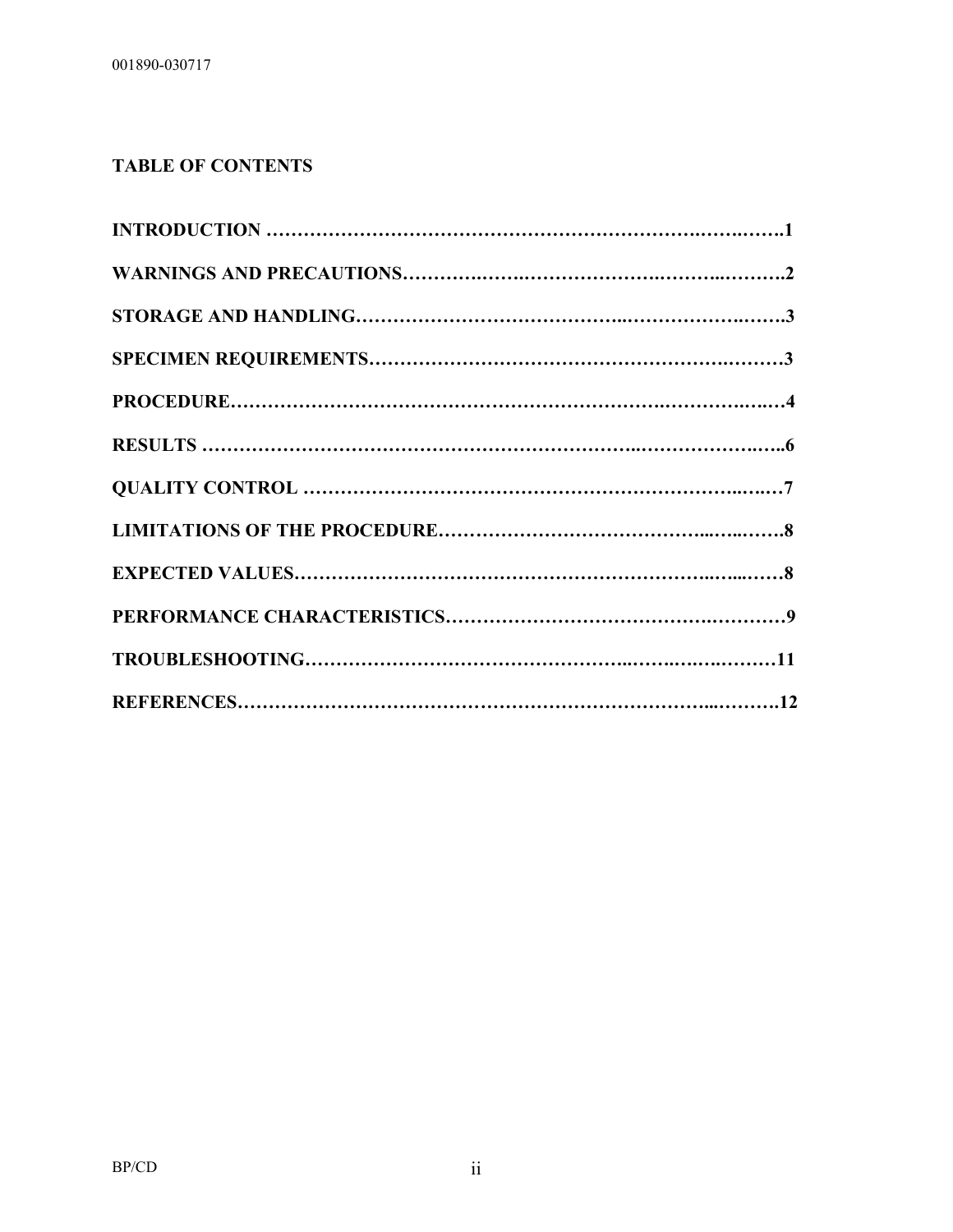## **INTRODUCTION**

### **Intended use**

#### *For in vitro diagnostic use*

The **TheraTest EL-Anti-Thyroglobulin™** is an enzyme immunoassay for qualitative detection with numerical expressionof IgG class antibodies against thyroglobulin in human serum. The **TheraTest EL-Anti-Thyroglobulin™** assay is intended for use as an aid in the diagnosis of autoimmune thyroid disorders in conjunction with other clinical findings and laboratory tests.

#### **Summary and Explanation**

Autoimmune thyroid diseases include Hashimoto's thyroiditis, Graves' disease and various other conditions, like postpartum, silent or subclinical thyroiditis. Thyroid peroxidase (TPO) and thyroglobulin are important autoantigens involved in the pathogenesis of autoimmune thyroid diseases, and autoantibodies directed against these molecules are important aids for diagnosis (1, 2). Thyroglobulin is a 660 kDa, dimeric protein produced by and used entirely within the thyroid gland. Thyroglobulin is produced by the thyroid epithelial cells, called thyrocytes, then secreted and stored in the follicular lumen. Thyroglobulin is used by the thyroid gland to produce the thyroid hormones thyroxine (T4) and triiodothyronine (T3).

Autoimmune thyroid disease, based on the data of comprehensive studies, is a frequent condition (3-6). Its prevalence is higher in women than in men, and increases with age. In the US population, hypothyroidism was found in 4.6% of more than 17,000 individuals (0.3% clinical and 4.3% subclinical), while hyperthyroidism was found in 1.3% of the study subjects (0.5% clinical and 0.7% subclinical) (5). Anti-thyroglobulin antibodies are frequently present in patients with Hashimoto's thyroiditis, silent thyroiditis and Graves' disease (1, 2), usually together with anti-TPO antibodies. The clinical significance of anti-thyroglobulin antibodies (compared to anti-TPO) is less clear, although the presence of isolated positivity for antithyroglobulin antibodies was reported in 6% of the Hashimoto's thyroiditis patients (7), indicating that the use of the anti-TPO test alone does not guarantee sufficient diagnostic sensitivity. Moreover, it is essential to determine anti-thyroglobulin antibody levels in patients with differentiated thyroid carcinomas, as anti-thyroglobulin antibody can interfere with serum thyroglobulin measurements used for monitoring these patients. Anti-thyroglobulin antibodies (similarly to anti-TPO antibodies) are relatively frequent (10-12%) in the disease free population (3-6). Their occurrence is more common in women than in men and among the elderly. Autoimmune thyroiditis is more prevalent in subjects with various autoimmune and nonautoimmune disorders and subjects with some genetic conditions. These include rheumatoid arthritis, diabetes mellitus, celiac disease, scleroderma, SLE, autoimmune polyglandular syndromes, Down syndrome, autoimmune liver diseases and pernicious anemia (2, 8, 10-14).

#### **Principle of the procedure**

The **TheraTest EL-Anti-Thyroglobulin™ assay** is a solid phase enzyme immunoassay for the qualitative detection of anti-thyroglobulin antibodies. The wells of 96-well polystyrene plates have been coated with native human thyroglobulin antigen. The wells are incubated with a Calibrator, diluted serum specimens, Specimen Diluent Blank, and Controls. During the incubation, the antibodies present in the test sample bind to the solid phase antigen. Then the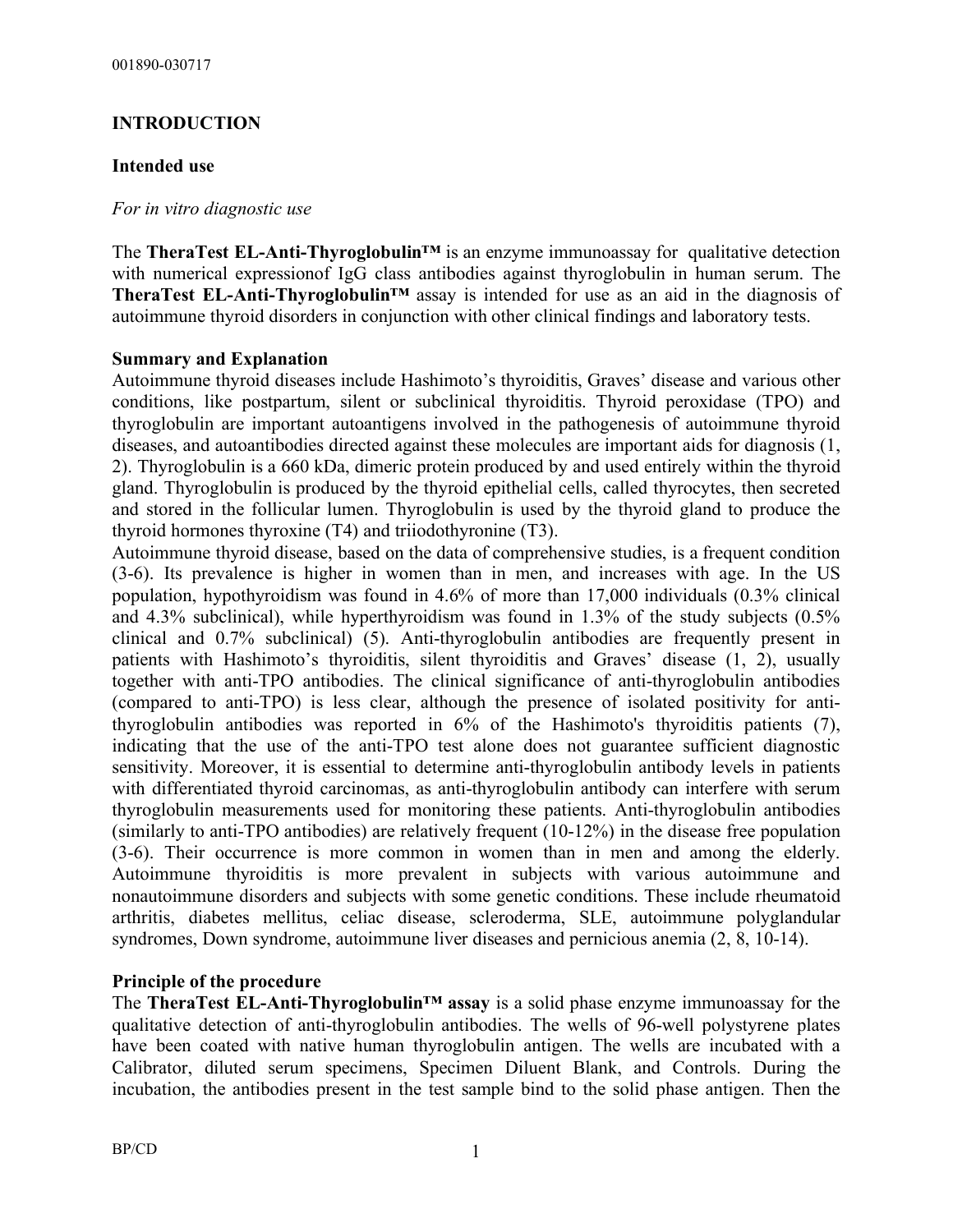wells are washed, and horseradish-peroxidase labeled anti-human IgG ( $Fcy$  specific) is incubated in the wells. Unbound anti-IgG antibody is removed by aspiration and washing. A specific chromogen substrate is added to the wells, and the autoantibody  $+$  anti-IgG complex is detected by a resulting color change, which is measured by a spectrophotometric enzyme immunoassay reader. A direct relationship exists between the amount of anti-thyroglobulin antibodies in the specimen and the absorbance value detected by the spectrophotometer. Results are reported as U/ml (qualitative method with numerical expression) based on the value of the Calibrator provided.

#### **WARNINGS AND PRECAUTIONS**

#### *For in vitro diagnostic use only*

#### **Reagents Containing Human Source Material**

Controls and Calibrators contain human serum. Treat as potentially infectious. When tested by FDA-cleared methods for the presence of antibody to HIV (Human Immunodeficiency Virus) and Hepatitis C Virus and for Hepatitis B Surface Antigen (HBsAg), the materials were nonreactive. While these methods are highly accurate, no test method can offer complete assurance that HIV, hepatitis virus or other infectious agents are absent. Therefore these materials and all patient specimens should be handled as though capable of transmitting infectious diseases. Human material should be handled in accordance with good laboratory practices using appropriate precautions as described in the Centers for Disease Control and Prevention/National Institutes of Health Manual, "Biosafety in Microbiological and Biomedical Laboratories 5th Edition", 1 December 2009 (2009-12-01), pages 1 – 416. Web site: https://www.cdc.gov/biosafety/publications/bmbl5/BMBL.pdf

#### **Stop Reagent (2 mol/L Phosphoric Acid)**

**Corrosive!** May cause severe burns upon contact with skin. Do not get in eyes, on skin, or on clothing. Do not ingest or inhale fumes. On contact, flush with copious amount of water for at least 15 minutes.

#### **Hazardous Substance Risk & Safety Phrases**:

R34 - Causes burns.

S26 - In case of contact with eyes, rinse immediately with plenty of water and seek medical advice.

S36/37/39 - Wear suitable protective clothing, gloves and eye/face protection

S45 - In case of accident or if you feel unwell, seek medical advice immediately (show label where possible).

#### **Chromogen**

**Irritant!** This product contains  $3,3,5,5$ '-tetramethylbenzidine (TMB) ( $\leq 0.05\%$ ), a chromogenic indicator of horseradish peroxidase activity. It has shown neither mutagenic nor carcinogenic effects in laboratory experiments (15).

#### **Hazardous Substance Risk & Safety Phrases:**

R36/37/38 – Irritating to eyes, respiratory system, and skin. Avoid inhalation and direct contact.

S24/25 – Avoid contact with skin or eyes.

S26 – In case of contact with eyes, rinse immediately with plenty of water and seek medical advice.

S36 – Wear suitable protective clothing.

S51 – Use only in well-ventilated areas.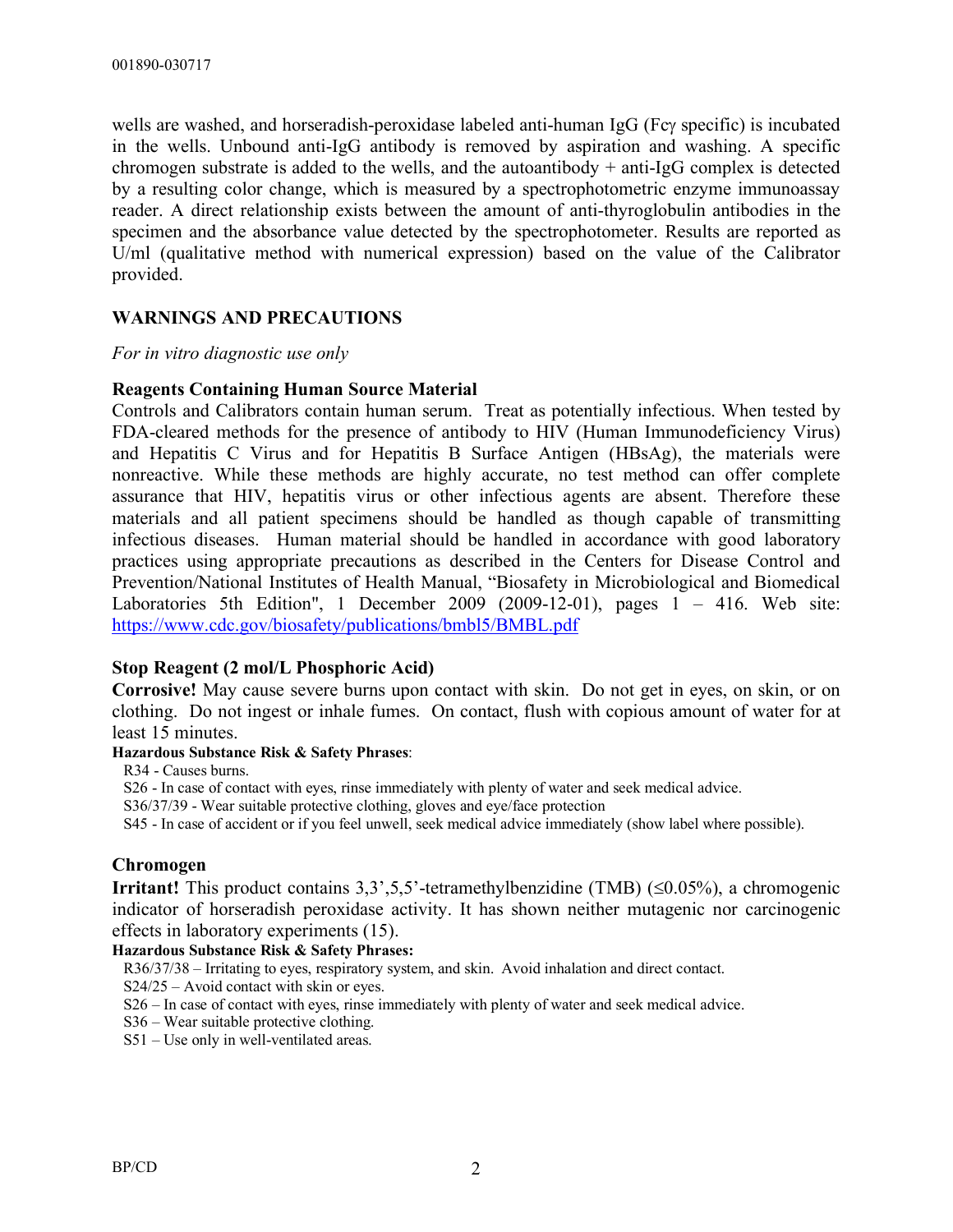## **Reagents Containing Sodium Azide**

Calibrator and Controls contain sodium azide which can react with lead and copper plumbing to form highly explosive metal azides. On disposal, flush drain with large quantities of water to prevent azide build-up.

#### **Hazardous Substance Risk & Safety Phrases:**

R22 - Harmful if swallowed.

R36/37/38 - Irritating to eyes, respiratory system, and skin. Avoid inhalation and direct contact.

S26 - In case of contact with eyes, rinse immediately with plenty of water and seek medical advice.

S28 - After contact with skin, wash immediately with plenty of water.

S36/37/39 - Wear suitable protective clothing, gloves and eye/face protection

S46 - If swallowed, seek medical advice immediately and show this container label.

#### **General Precautions and Information**

- 1. Do not pipette by mouth.
- 2. Do not eat, drink, or smoke in designated work areas.
- 3. Wash hands thoroughly after using specimens and kit reagents.
- 4. Do not use test components beyond the expiration date.
- 5. Work in a well ventilated area when using kit reagents.
- 6. Avoid exposing reagents to excessive heat or light during storage.
- 7. Do not allow the Chromogen to come in contact with metal or oxidizing agents.
- 8. Use disposable glassware and plasticware or wash all material thoroughly according to standard laboratory practice.
- 9. Calibrators and Controls are lot specific and therefore are not interchangeable among kits of different lot numbers.
- 10. Avoid microbial contamination of the reagents.
- 11. Dispose of containers and unused kit reagents in accordance with local regulatory requirements

## **STORAGE AND HANDLING**

- 1. Store all reagents at  $2 8$ °C when received. Avoid freezing reagents.
- 2. All reagents must be brought to room temperature  $(18 25^{\circ}C)$  for 30 minutes prior to use.
- 3. Avoid direct sunlight.
- 4. **Important**: When stored at  $2 8$  °C, the 10X Wash Buffer may form crystals. The crystals must be dissolved prior to dilution of the 10X concentrate when only a portion of the concentrate is being diluted. If all of the bottled contents are transferred at once to a 1-L graduated cylinder, be sure to rinse the bottle multiple times with water to dissolve and transfer any crystallized salts. When stored at  $2 - 8$  °C, the 10X Wash Buffer is stable until kit expiration, the 1X Wash Buffer is stable for 8 weeks.

## **SPECIMEN REQUIREMENTS**

## **Collection and Storage of Serum**

A whole blood specimen should be obtained using accepted medical techniques to avoid hemolysis. The blood should be clotted and the serum separated by centrifugation within 24 hrs of collection. Grossly hemolyzed, lipemic or icteric serum is not acceptable, since it may affect the results of the test. Serum may be stored at  $2 - 8$  °C for up to 7 days. If testing cannot be completed within 7 days of collection, the separated serum must be stored at –20°C. Do not use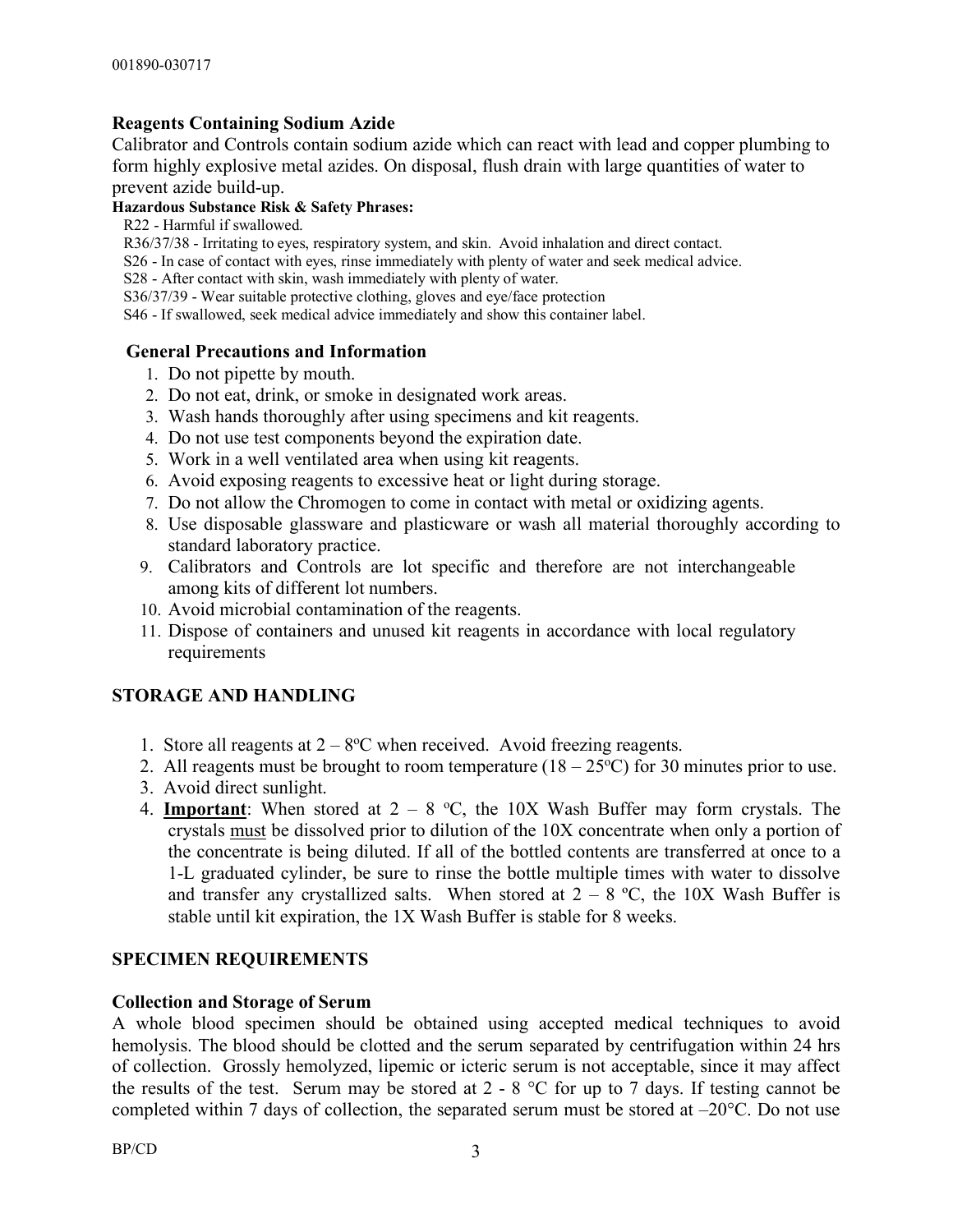serum that has been thawed more than once or which has been heat inactivated. The performance of plasma samples has not been evaluated; therefore plasma should not be used in the test.

## **PROCEDURE**

Before starting the assay, read the product insert carefully. Instructions should be followed exactly as they appear in this kit insert to ensure valid results.

## **Materials Provided**

- 1. **Two plates of antigen coated wells in 96-well plate format:** For single use only**!** All wells are coated with thyroglobulin antigen. Wells are printed with the name of the antigen. The unused wells and the frame may be stored and used at a later date. They are returned to their desiccant-containing pouch, which is sealed and stored dry at 2 - 8°C until the expiration date.
- 2. **10X Wash Buffer, 100 mL:** 10X concentrated buffer with preservative.
- 3. **TPO/Thyroglobulin Specimen Diluent, 2x115 mL**: Buffer with bovine protein and preservative.
- 4. **Thyroglobulin Calibrator, 2x 1.5 mL each:** Calibrators contain human serum with various concentrations of IgG antibodies to thyroglobulin and preservative in stabilizing buffer. See attached Data Sheet for performance characteristics.
- 5. **Positive Control, 0.35 mL:** Human serum containing IgG antibodies to thyroglobulin and preservative in stabilizing buffer. See attached Data Sheet for performance characteristics.
- 6. **Negative Control, 0.35 mL:** Human serum without IgG antibodies to thyroglobulin and preservative in stabilizing buffer. See attached Data Sheet for performance characteristics.
- 7. **Anti-thyroglobulin Enzyme Conjugate, 27 mL:** Goat anti-human IgG (Fcy specific) conjugated with horseradish peroxidase, with preservative in stabilizing buffer and green dye.
- 8. **Chromogen, 27 mL:** 3,3'5,5' tetramethylbenzidine (TMB) in buffer with hydrogen peroxide.
- 9. **Stop Reagent, 27 mL:** 2 mol/L phosphoric acid.
- 10. **Re-sealable pouch**.

#### **Materials required but not provided**

- **1.** Calibrated precision micropipettes with disposable plastic tips that deliver  $5 \mu L$ , 100 µL and 1 mL.
- 2. Calibrated adjustable multichannel pipettes (8- or 12-channel).
- 3. Disposable Pipette tips.
- 4. Microtubes, polypropylene (dilution tubes or cluster tubes) with a rack of 96-well format.
- 5. Timer.
- 6. Pipettes (1 mL, 5 mL, and 10 mL).
- 7. Pipette reagent reservoirs (to accommodate multichannel pipettes).
- 8. Deionized or distilled water.
- 9. Single (450 nm) or dual (450 nm test, 620-690 nm reference) wavelength spectrophotometer (ELISA plate reader) for 96-well microtiter plates.
- 10. Clean wash bottle and automated plate washer (optional).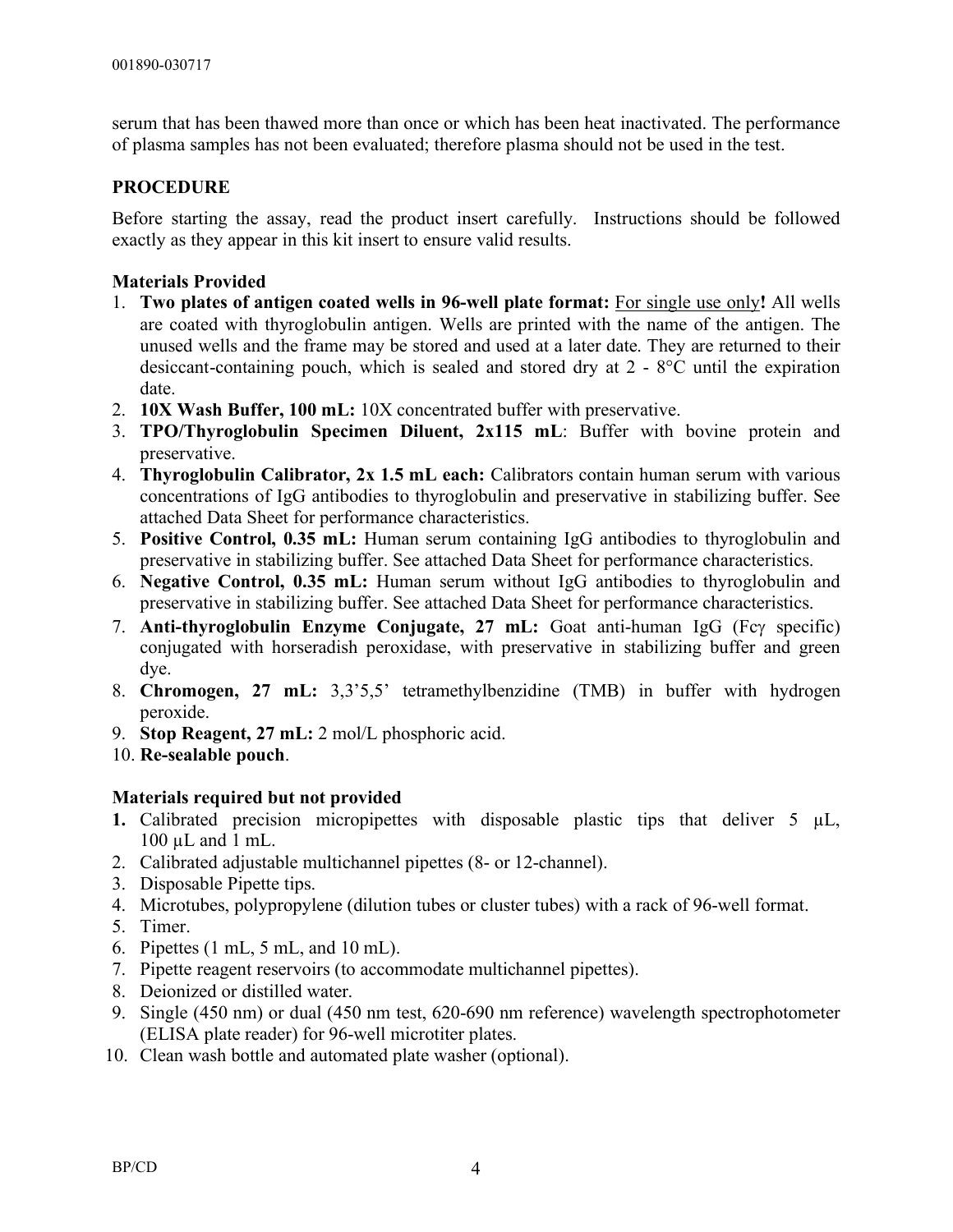## **Reagent preparation:**

## **1. Coated Wells**

A suggested plate arrangement of wells is shown on the attached Data Sheet. The entire plate or strip (or strips) may be employed, or individual wells may be used as desired.

## **2. Wash Solution**

The 10X Wash Buffer must be diluted 1:10 with deionized or distilled water prior to use. Prepare 1X Wash Buffer by pouring the contents of the 10X Wash Buffer into a clean one liter volumetric container. Rinse the bottle with deionized or distilled water to remove residual buffer and re dissolve any existing crystals. Add the rinse to the one liter container. Add deionized or distilled water until a total volume of 1.0 L is reached; mix thoroughly. Diluted Wash Buffer is stable for 8 weeks at 2 - 8 °C.

## **3. Specimens, Positive Control**, **Negative Control**

Specimens and Controls must be diluted 1:201 in the provided TPO/Thyroglobulin Specimen Diluent prior to being tested. Use high accuracy pipettes. For example, pipette 5 µL of serum into 1 mL of specimen diluent. Discard any unused diluted Specimens and Controls after the test procedure is completed.

## **4. Calibrators**

Calibrators are provided pre-diluted, ready to use.

## **Assay Procedure**

- 1. Allow all reagents and patient sera to equilibrate to room temperature prior to use (18-25°C). Plates should equilibrate to room temperature in their sealed foil pouch to prevent condensation.
- 2. Mark the position of the samples (i.e., Calibrator, Positive Control, Negative Control, Specimen Diluent Blank, and Specimens) on a worksheet, and arrange dilution tubes accordingly in a rack. A suggested plate arrangement is shown on the kit's Data Sheet
- 3. Determine the number of wells needed. The remaining unused wells should be returned and resealed in the pouch with desiccant for later use.
- 4. Dispense 1 mL of TPO/Thyroglobulin Specimen Diluent into each dilution tube.
- 5. Dilute all serum Specimens and Controls 1:201 (e.g. add 5 µL of serum to 1 mL TPO/Thyroglobulin Specimen Diluent) and mix well. Do not dilute Calibrator.
- 6. Pipette 100 µL of the Calibrator, diluted Specimens, Specimen Diluent Blank, and diluted Controls into the appropriate wells. For best results pipette all materials within 5 minutes from the start of the assay. This step is facilitated by the use of multichannel pipettes.
- 7. Incubate the plate for 30 35 minutes at room temperature (18 25 °C).
- 8. Aspirate or decant the contents of the wells and wash the plate 3 times with 300 µL of 1X Wash Buffer. An automated plate washer may be used for this step. Remove all residual liquid from the wells by inverting and blotting the plate on absorbent paper.
- 9. Immediately pipette  $100 \mu L$  of IgG Enzyme Conjugate into the wells.
- 10. Incubate plate(s) for 30 35 minutes at room temperature  $(18 25 \degree C)$ .
- 11. Aspirate or decant Enzyme Conjugate from all wells and wash the plate as in Step 8 above.
- 12. Immediately dispense 100  $\mu$ L of Chromogen into each well. Incubate the plate(s) for 15( $\pm$ 1) min. at room temperature (18 - 25 °C).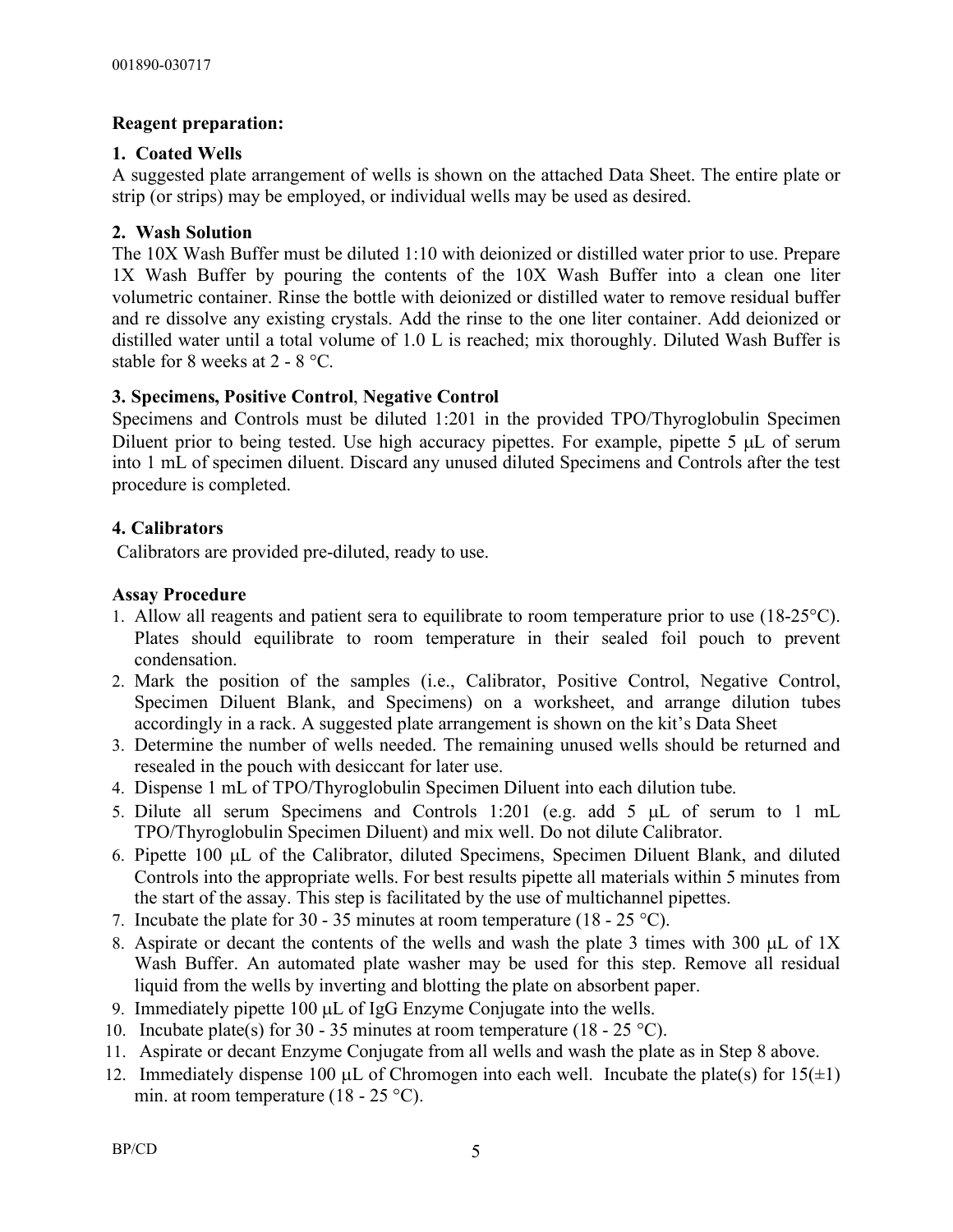- 13. Pipette 100 µL of Stop Reagent into each well and mix by gently tapping the side of the plate. The blue color changes to yellow.
- 14. Determine the absorbance of each well at 450 nm using a single or dual wavelength spectrophotometer (ELISA plate reader). Absorbance values should be read within 30 minutes of completing the assay. For a dual wavelength spectrophotometer, set test wavelength at 450 nm with the reference between 620 and 690 nm.

## **Procedural Notes**

## **1. Storage**

Place unused strips in the open metallized pouch (with desiccant) for light protection and place this assembly into the provided re-sealable pouch and store at 2 - 8 °C.

## **2. Pipetting**

To avoid cross-contamination and sample carryover, pipette the Calibrator, Positive Control, Negative Control, Specimen Diluent Blank, and Specimens using separate pipette tips. A multichannel pipette may be used to pipette the Enzyme Conjugates, Wash Solution, Chromogen and Stop Reagent.

## **3. Washing**

Each column of wells may be washed using a multi-channel pipette. The wells may be aspirated using an appropriate vacuum apparatus, fitted with a Pasteur pipette, or their contents may be dumped into a disposal container. Alternatively, commercial semi-automated washing systems may be used. When using either washing technique, the plate should be inverted and blotted against absorbent paper after the last wash. Use reagent grade water only (CAP type 1 or USP grade) for preparing the 1X Wash Buffer.

#### **4. Measurement of Absorbance Values**

Absorbance values should be measured within 30 minutes after completion of the assay.

## **RESULTS**

#### **Calculation of Results**

Most ELISA readers are computer compatible and data may be calculated with the help of computer programs. Check periodically that the program chosen yields the same results as obtained by manual calculations.

The specific absorbance (net absorbance values) for samples, Calibrator, and Controls are calculated by subtracting the absorbance value of Specimen Diluent Blank from the absorbance value of the corresponding well.

EXAMPLE:

Absorbance for Specimen Diluent Blank = 0.050

Absorbance for Specimen well  $= 1.150$ 

Net absorbance for the Specimen is  $1.150 - 0.50 = 1.100$ 

**Note:** If the absorbance value of Specimen Diluent Blank is higher than that of the Specimen, the net absorbance should be considered zero.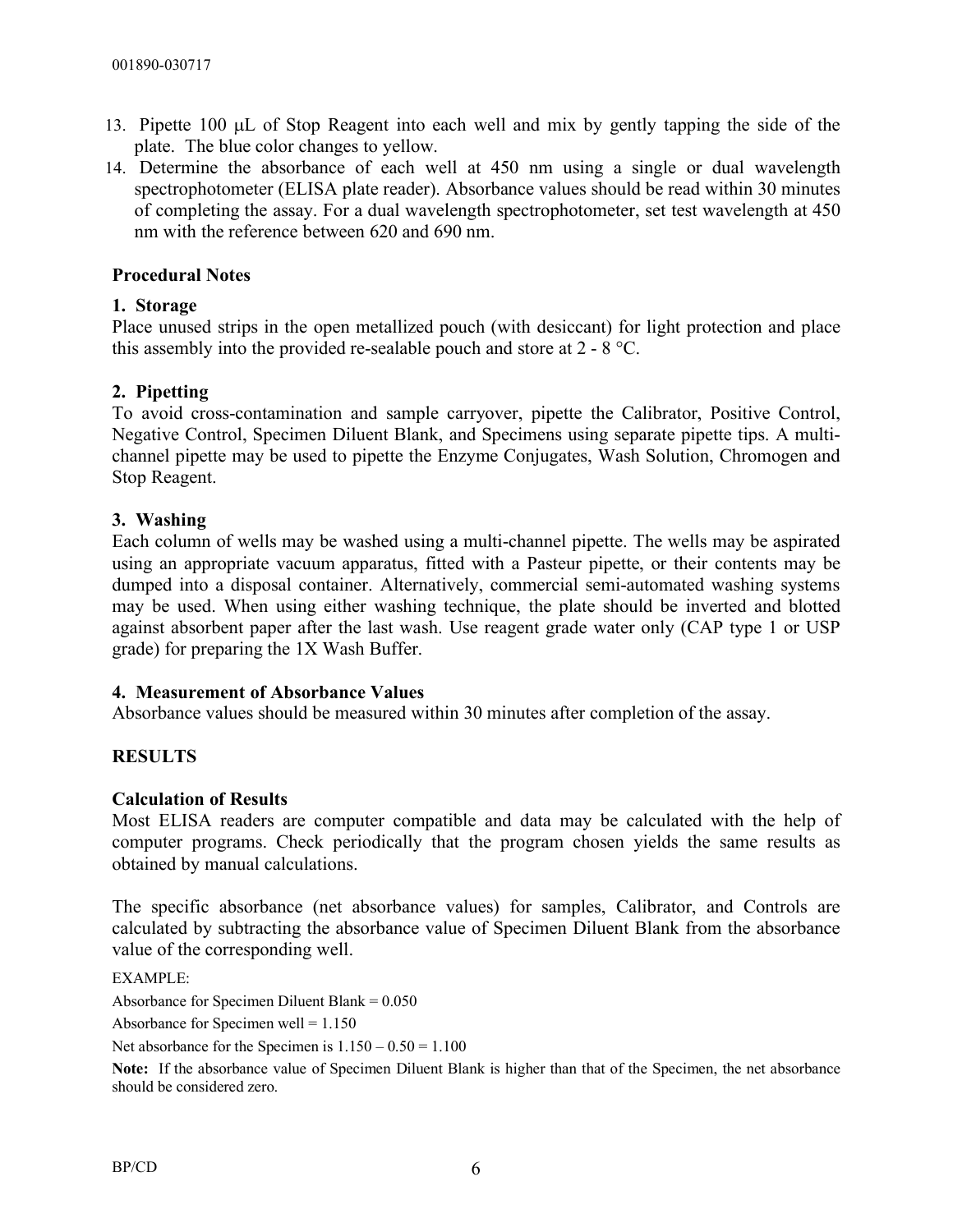Antibody activity is calculated as follows:

Units/mL value of Thyroglobulin Calibrator

Conversion Factor = Net absorbance (OD) value of Thyroglobulin Calibrator

Antibody Units/mL in Specimen = Conversion Factor x Net absorbance value of Specimen

## **Interpretation**

Reference range/negative: 0-20 U/mL Equivocal range: 21-30 U/mL Positive:  $\geq$  31 U/mL

The above ranges are suggested values only. The reference range should be validated by each laboratory to reflect the characteristics of the population they serve. When the results are equivocal it is recommended to report them as equivocal, and repeat the test at 3-6 months later.

## **QUALITY CONTROL**

## **1. Positive and Negative Controls**

Positive and Negative Controls should be run in each assay. The Controls should be tested as unknowns. The Positive and Negative Control values should fall within the ranges provided on the enclosed Data Sheet. If the values are not in agreement with those on the Data Sheet, the assay is not valid and the results should not be reported.

## **LIMITATIONS OF THE PROCEDURE**

- 1. The Positive Control and the Calibrators for a specific antibody may contain other antibodies, i.e. they may not be monospecific.
- 2. The **TheraTest EL-Anti-Thyroglobulin™** assay should not be performed on grossly hemolyzed, lipemic, icteric or microbially contaminated samples. The effect of hemolysis, lipemia, and icterus has not been evaluated with this assay.
- 3. This method has been tested using serum samples only. The performance using other types of specimens has not been determined.
- 4. Diagnosis should not be made solely on the basis of a positive test result. The results must be interpreted in conjunction with all clinical information and laboratory data available to the physician (i.e. history, physical exam, and other diagnostic procedures).
- 5. This assay has not been evaluated on a pediatric population.
- 6. Equivocal results are suggested to be repeated 3-6 months later, in conjunction with thyroid function tests.
- 7. If the absorbance value of the Specimen exceeds the linear range of the reader, the result should be reported as  $>$  U/mL (of the upper limit of the linear range). If endpoint result is desired, the Specimen should be pre-diluted (example: 1:10) with the provided TPO/Thyroglobulin Specimen Diluent, and the Specimen should be retested. The retest result should be multiplied by the pre-assay dilution factor (for example, if the Specimen was prediluted 1:10, the units obtained should be multiply by 10). There is no linear relationship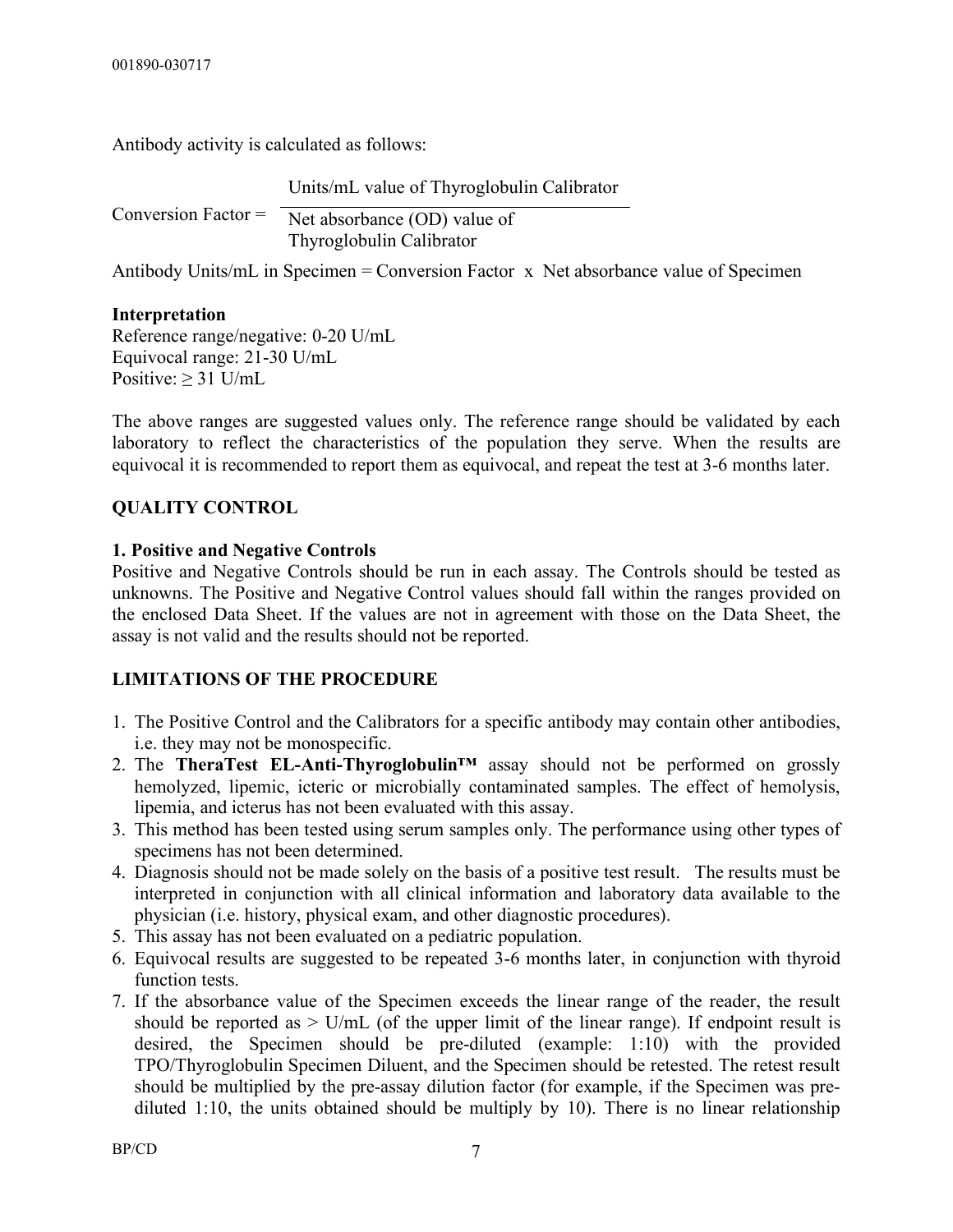between the dilution factor and the obtained unit values.

## **EXPECTED VALUES**

Anti-thyroglobulin antibodies are frequently present in patients with Hashimoto's thyroiditis, Graves' disease and other types of autoimmune thyroiditis (1, 2), usually together with anti-TPO antibodies. The clinical significance of anti-thyroglobulin antibodies (without the presence of anti-TPO) is not clear (1, 5). The expected value in the normal population is negative. However, anti-thyroglobulin antibodies (similarly to anti-TPO antibodies) are relatively frequent (10-12%) in the disease free population (3-6). Their occurrence is more common in women than in men and increases with age. Autoimmune thyroiditis is more prevalent in subjects with various autoimmune disorders including rheumatoid arthritis, diabetes mellitus, celiac disease, scleroderma, SLE, autoimmune polyglandular syndromes, autoimmune liver diseases and pernicious anemia (2, 7, 9-13).

#### **PERFORMANCE CHARACTERISTICS**

#### **The Clinical Sensitivity and Specificity of this assay have not been assessed.**

#### **Comparative studies**

A total of 109 samples were tested by the **TheraTest EL-Anti-Thyroglobulin™** assay and another commercially available anti-thyroglobulin immunoassay. The results are presented in the table below:

|                            |                 | Other anti-thyroglobulin assay |                 |       |
|----------------------------|-----------------|--------------------------------|-----------------|-------|
|                            |                 | <b>Positive</b>                | <b>Negative</b> | Total |
|                            | <b>Positive</b> |                                |                 | 78    |
| EL-Anti-                   | <b>Negative</b> |                                | 29              | 30    |
| Thyroglobulin <sup>™</sup> | Equivocal       |                                |                 |       |
|                            | Total           | 79                             |                 | 109   |

**TheraTest EL-Anti-Thyroglobulin™** *versus another anti-thyroglobulin immunoassay (n=109)*

#### **Agreement (equivocal results considered as positive):**

Percent Positive Agreement: (78/79)\*100 = 98.7% (95% CI: 93.1% to 100.0%) Percent Negative Agreement: (29/30)\*100 = 96.7% (95% CI: 82.8% to 99.9%) Percent Total Agreement: (107/109)\*100 = 98.2% (95% CI: 93.5% to 99.8%)

#### **Agreement (equivocal results considered as negative):**

Percent Positive Agreement: (77/79)\*100 = 97.5% (95% CI: 91.2% to 99.7%) Percent Negative Agreement: (29/30)\*100 = 96.7% (95% CI: 82.8% to 99.9%) Percent Total Agreement:  $(106/109)*100 = 97.2\% (95\% CI: 92.2\% to 99.4\%)$ 

#### **Interference**

Potential interference from autoimmune disease specimens was evaluated in a representative study by testing specimens with known autoantibody positivity. Specimens containing antithyroglobulin antibodies of 345.5 and 553.1 IU/mL were spiked with sera containing anti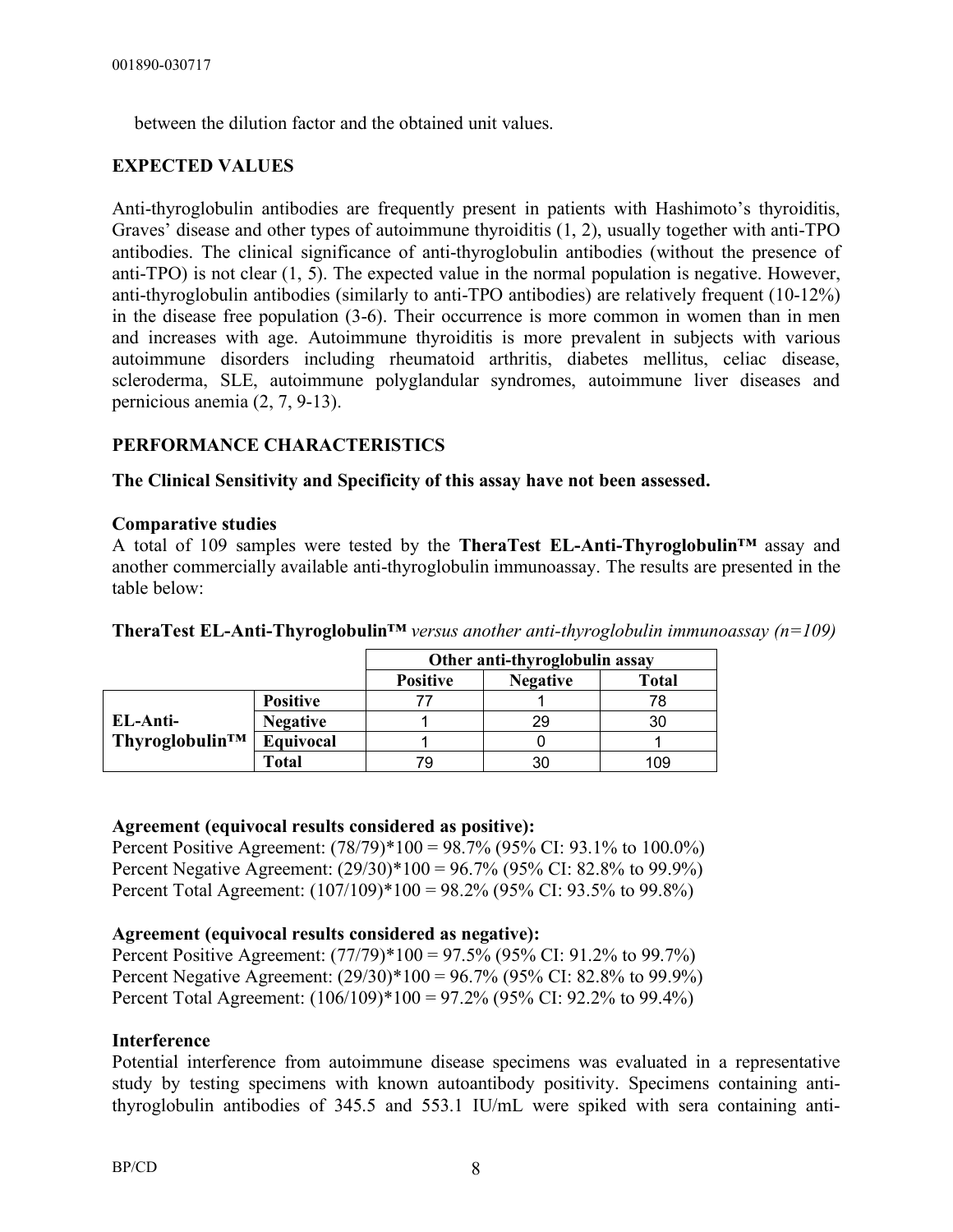dsDNA antibodies (450 IU/mL), anti-MPO antibodies (115 U/mL) and anti-CCP antibodies (119 U/mL). Mean absolute recovery is summarized in the table below:

| <i><u>Autoantibody</u></i> | % Recovery of anti-thyroglobulin antibody concentration |
|----------------------------|---------------------------------------------------------|
| Anti-dsDNA                 | 98 1-100 4                                              |
| Anti-MPO                   | $969-1036$                                              |
| Anti-CCP                   | 94 1-98 7                                               |

### **Precision**

Two specimens with different levels of reactivity were tested 20 times within the same respective assay (within-run precision/repeatability) and 20 different times in one or two runs per day (between-run/total precision). The obtained precision results are presented in the following table:

| Within-run<br>precision/repeatability |     | <b>Between-run/total precision</b> |  |
|---------------------------------------|-----|------------------------------------|--|
| mean $(U/mL)$                         | %CN | mean $(U/mL)$                      |  |
| 25.9                                  | 2.3 | 23.4                               |  |
| 213.0                                 |     | 206.4                              |  |

## **Limit of detection**

The limit of detection of the **TheraTest EL-Anti-Thyroglobulin™** assay was calculated to be 6.0 U/mL

#### **High concentration hook effect**

High dose hook effect is a phenomenon whereby specimens containing extremely high concentration of analyte produce false negative or low values. For the **TheraTest EL-Anti-Thyroglobulin™** assay no hook effect was observed when samples containing up to approximately 17,000 IU/mL anti-thyroglobulin antibody were tested.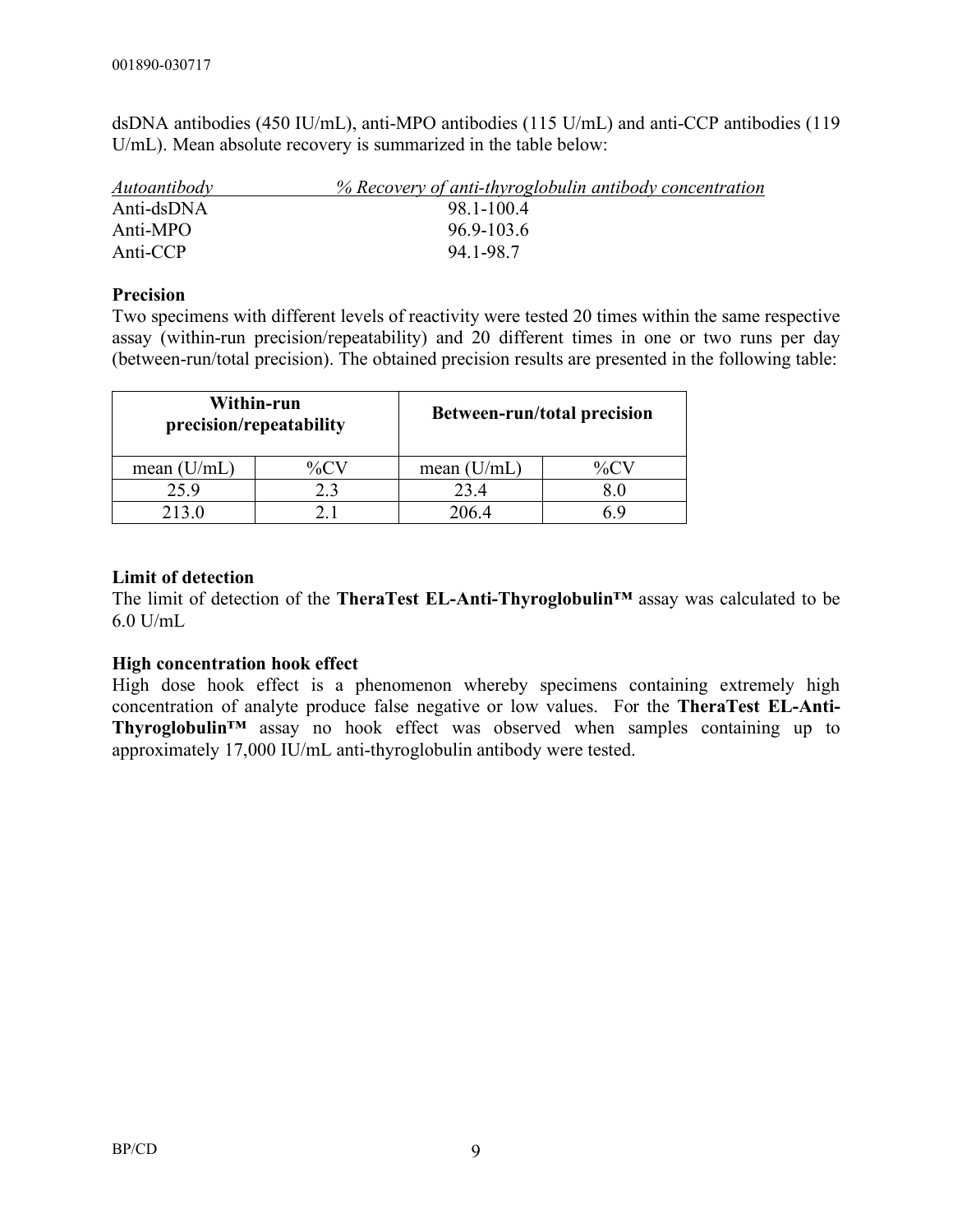## **TROUBLESHOOTING**

| Problem                         | <b>Possible Causes</b>                                                                                                                                                                                                                                                                                                                                                                                                                                                                                                 | <b>Solution</b>                                                                                                                                                                                                                                                                                                                                                                                                                                                                                                                                                                                                           |
|---------------------------------|------------------------------------------------------------------------------------------------------------------------------------------------------------------------------------------------------------------------------------------------------------------------------------------------------------------------------------------------------------------------------------------------------------------------------------------------------------------------------------------------------------------------|---------------------------------------------------------------------------------------------------------------------------------------------------------------------------------------------------------------------------------------------------------------------------------------------------------------------------------------------------------------------------------------------------------------------------------------------------------------------------------------------------------------------------------------------------------------------------------------------------------------------------|
| Control values<br>out of range. | 1. Incorrect temperature, timing or<br>pipetting; reagents not mixed.                                                                                                                                                                                                                                                                                                                                                                                                                                                  | 1. Check that temperature was correct. Check<br>that time was correct. See "Poor Precision"                                                                                                                                                                                                                                                                                                                                                                                                                                                                                                                               |
|                                 | 2. Cross-contamination of controls.<br>3. Improper dilution.<br>4. Optical pathway not clean.<br>5. Wavelength of filter incorrect.                                                                                                                                                                                                                                                                                                                                                                                    | (below) No. 2-4. Repeat test.<br>2. Pipette carefully.<br>3. Repeat test.<br>4. Check for moisture or dirt. Wipe bottom and<br>reread.<br>5. Change filter to $450 \pm 5$ nm.                                                                                                                                                                                                                                                                                                                                                                                                                                             |
| All test results<br>negative.   | 1. One or more reagents not added,<br>or added in wrong sequence.<br>2. Improper dilution of wash buffer.<br>3. Antigen coated plate inactive.                                                                                                                                                                                                                                                                                                                                                                         | 1. Recheck procedure. Check for unused<br>solutions. Repeat test.<br>2. Repeat test.<br>3. Check for obvious moisture in unused wells.<br>Rerun test with controls only for activity.                                                                                                                                                                                                                                                                                                                                                                                                                                     |
| All test results<br>yellow.     | 1. Contaminated chromogen.                                                                                                                                                                                                                                                                                                                                                                                                                                                                                             | 1. Check absorbance of unused chromogen.                                                                                                                                                                                                                                                                                                                                                                                                                                                                                                                                                                                  |
| Scattered<br>false positives    | 2. Contaminated buffers/reagents.<br>3. 1X Wash Buffer contaminated.                                                                                                                                                                                                                                                                                                                                                                                                                                                   | 2. Check all solutions for turbidity.<br>3. Use clean container. Check quality of water<br>used to prepare buffer.                                                                                                                                                                                                                                                                                                                                                                                                                                                                                                        |
|                                 | 4. Improper dilution of serum.<br>5. Contaminated pipette                                                                                                                                                                                                                                                                                                                                                                                                                                                              | 4. Repeat test.<br>5. Use plugged tips for chromogen                                                                                                                                                                                                                                                                                                                                                                                                                                                                                                                                                                      |
| Poor precision.                 | 1. Pipettor delivery CV greater than<br>$5\%$ .<br>2. Serum or reagents not mixed<br>sufficiently; reagents not at room<br>temperature prior to addition.<br>3. Reagent addition taking too long;<br>inconsistency in timing intervals, air<br>bubbles.<br>4. Air currents blowing over plate<br>during incubations.<br>5. Optical pathway not clean.<br>6. Instrument not equilibrated<br>before readings were taken.<br>7. Washing not consistent; trapped<br>bubbles; liquid left in wells at end<br>of wash cycle. | 1. Check calibration of pipettor. Use<br>reproducible technique.<br>2. Mix all reagents gently but thoroughly and<br>equilibrate to room temperature.<br>3. Develop consistent uniform technique and<br>avoid splashing or use multi-channel device<br>or autodispenser to decrease time.<br>4. Cover plate or place in chamber.<br>5. Wipe bottom of plate with soft tissue. Check<br>instrument light source and detector for dirt.<br>6. Check instrument manual for warm up<br>procedure.<br>7. Use only acceptable washing devices.<br>Lengthen timing delay on washing devices.<br>Check that all wells are filled. |
|                                 | 8. Improper pipetting.                                                                                                                                                                                                                                                                                                                                                                                                                                                                                                 | 8. Avoid air bubbles in pipette tips.                                                                                                                                                                                                                                                                                                                                                                                                                                                                                                                                                                                     |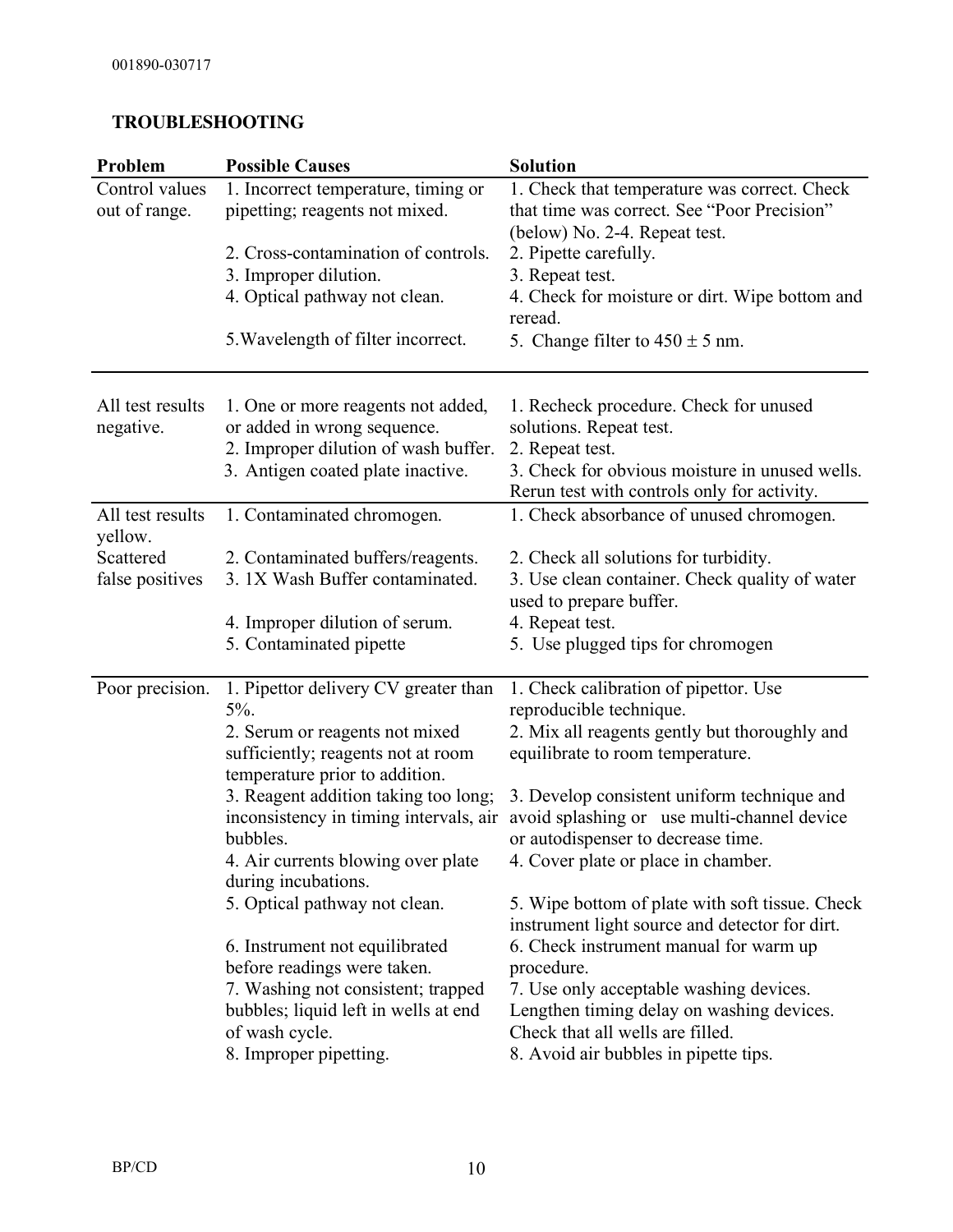#### **REFERENCES**

- 1. Baloch Z, Carayon P, Conte-Devolx B, Demers LM, Feldt-Rasmussen U, Henry JF, LiVosli VA, Niccoli-Sire P, John R, Ruf J, Smyth PP, Spencer CA, Stockigt JR; Guidelines Committee, National Academy of Clinical Biochemistry. Laboratory medicine practice guidelines. Laboratory support for the diagnosis and monitoring of thyroid disease. Thyroid. 2003 Jan;13(1):3-126
- 2. Fatourechi V. Demystifying autoimmune thyroid disease. Which disorders require treatment? Postgrad Med. 2000;107(1):127-34.
- 3. Bjoro T, Holmen J, Kruger O, Midthjell K, Hunstad K, Schreiner T, Sandnes L, Brochmann H. Prevalence of thyroid disease, thyroid dysfunction and thyroid peroxidase antibodies in a large, unselected population. The Health Study of Nord-Trondelag (HUNT). Eur J Endocrinol. 2000;143(5):639-47.
- 4. O'Leary PC, Feddema PH, Michelangeli VP, Leedman PJ, Chew GT, Knuiman M, Kaye J, Walsh JP. Investigations of thyroid hormones and antibodies based on a community health survey: the Busselton thyroid study. Clin Endocrinol (Oxf). 2006;64(1):97-104.
- 5. Hollowell JG, Staehling NW, Flanders WD, Hannon WH, Gunter EW, Spencer CA, Braverman LE. Serum TSH, T(4), and thyroid antibodies in the United States population (1988 to 1994): National Health and Nutrition Examination Survey (NHANES III). J Clin Endocrinol Metab. 2002;87(2):489-99.
- 6. Vanderpump MPJ, Tunbridge WMG, French JM, Appleton D, Bates D, Rodgers H et al. The incidence of thyroid disorders in the community; a twenty year follow up of the Whickham survey. Clin Endocrinol 1995;43:55-68.
- 7. Tozzoli R, Villalta D, Kodermaz G, Bagnasco M, Tonutti E, Bizzaro N. Autoantibody profiling of patients with autoimmune thyroid disease using a new multiplexed immunoassay method. Clin Chem Lab Med. 2006;44(7):837-42.
- 8. Maugendre D, Guilhem I, Karacatsanis C, Poirier JY, Leguerrier AM, Lorcy Y, Derrien C, Sonnet E, Massart C. Anti-thyroglobulin antibodies and screening of thyroid dysfunction in type 1 diabetic patients. Ann Endocrinol. 2000;61(6):524-530.
- 9. Premawardhana LD, Parkes AB, John R, Harris B, Lazarus JH. Thyroid peroxidase antibodies in early pregnancy: utility for prediction of postpartum thyroid dysfunction and implications for screening. Thyroid. 2004;14(8):610-5.
- 10. Velluzzi F, Caradonna A, Boy MF, Pinna MA, Cabula R, Lai MA, Piras E, Corda G, Mossa P, Atzeni F, Loviselli A, Usai P, Mariotti S. Thyroid and celiac disease: clinical, serological, and echographic study. Am J Gastroenterol. 1998;93(6):976-9.
- 11. Shiroky JB, Cohen M, Ballachey ML, Neville C. Thyroid dysfunction in rheumatoid arthritis: a controlled prospective survey. Ann Rheum Dis. 1993;52(6):454-6.
- 12. D'Arbonneau F, Ansart S, Le Berre R, Dueymes M, Youinou P, Pennec YL. Thyroid dysfunction in primary Sjogren's syndrome: a long-term followup study. Arthritis Rheum. 2003;49(6):804-9.
- 13. Del Puente A, Savastano S, Nuzzo V, Esposito A, Lupoli G. High prevalence of thyroid autoantibodies in newly diagnosed rheumatoid arthritis patients. Clin Exp Rheumatol. 2003;21(1):137.
- 14. Dessein PH, Joffe BI, Stanwix AE. Subclinical hypothyroidism is associated with insulin resistance in rheumatoid arthritis. Thyroid. 2004;14(6):443-6.
- 15. Garner RC. Testing of some benzidine analogues for microsomal activation to bacterial mutagens. Cancer Lett 1975, 1:39-42.

 $BP/CD$  11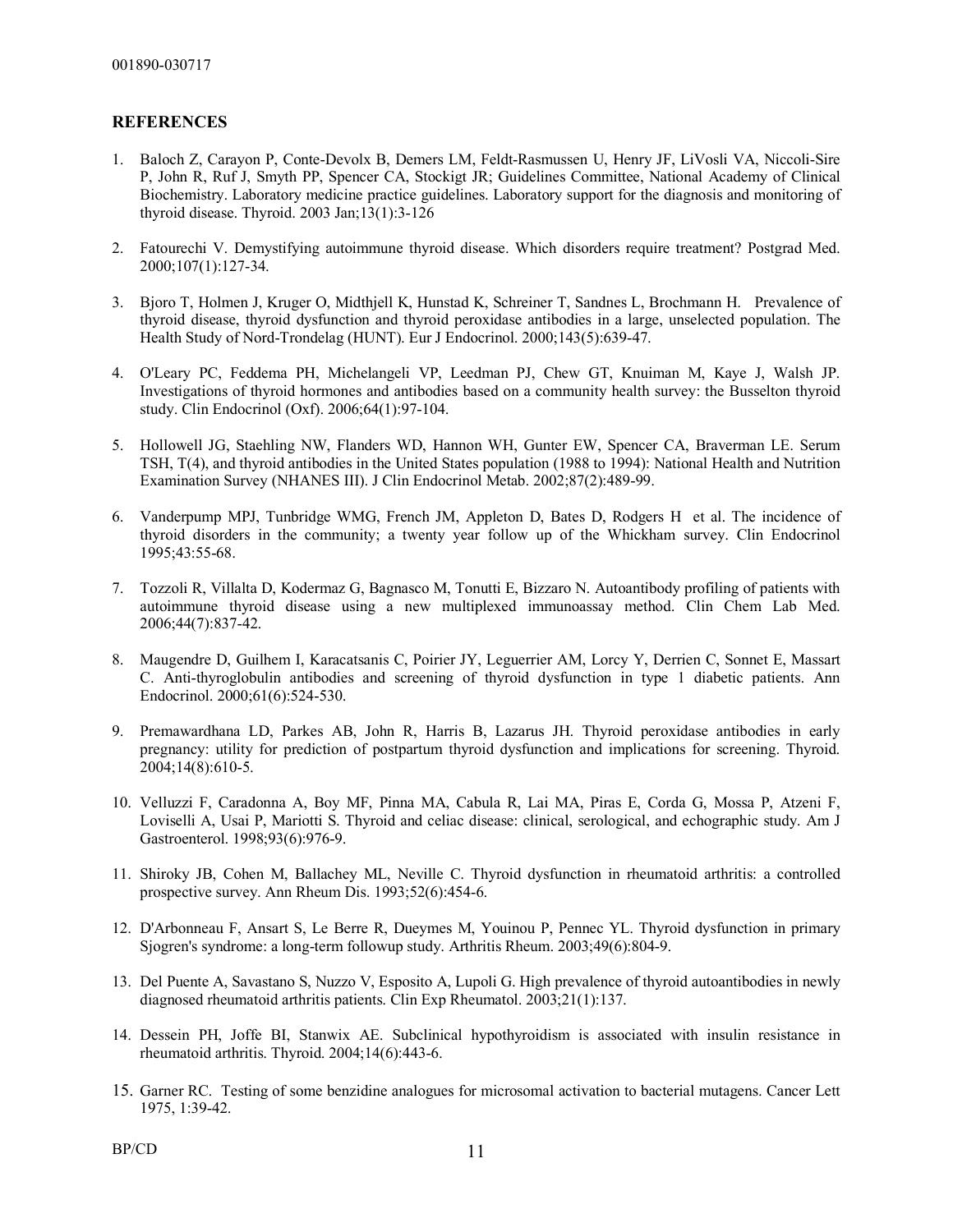

(GB)(USA)(CDN) Expiry date (D)(A)(B)(CH) Verfallsdatum (F)(B)(CH)(CDN) Date de péremption (I)(CH) Data di scadenza (E) Fecha de caducidad (P) Data de validade (NL) Uiterste gebruiksdatum (DK) Udløbsdato (S) Utgångsdatum

i

(GB)(USA)(CDN) Consult instructions for use (D)(A)(B)(CH) Bitte Gebrauchsanweisung einsehen (F)(B)(CH)(CDN) Consultez la notice d'utilisation (I)(CH) Consultare le istruzioni per l'uso (E) Consulte las instrucciones de utilización (P) Consulte as instruções de utilização (NL) Raadpleeg de gebruikaanwijzing (DK) Se brugsanvisningen (S) Läs anvisningarna före användning

(GB)(USA)(CDN) In Vitro Diagnostic Medical Device (For In Vitro Diagnostic Use) **IVD** (D)(A)(B)(CH) Medizinisches In-vitro-Diagnostikum (zur In-vitro-Diagnostik) (F)(B)(CH)(CDN) Dispositif médical de diagnostic in vitro (Pour usage diagnostique in vitro) (I)(CH) Dispositivo medico per diagnostica in vitro (per uso diagnostico in vitro) (E) Dispositivo médico de diagnóstico in vitro (para uso diagnóstico in vitro) (P) Dispositivo médico para diagnóstico in vitro (Para utilização de diagnóstico "in vitro") (NL) Medisch hulpmiddel voor diagnostiek in vitro (Voor diagnostisch gebruik in vitro) (DK) Medicinsk udstyr til in vitro-diagnostik (Udelukkende til in vitro diagnostisk anvendelse) (S) Medicinteknisk produkt avsedd för in vitro-diagnostik (För in vitrodiagnostiskt bruk)

(GB)(USA)(CDN) Lot / Batch Number (D)(A)(B)(CH) Charge / Chargennummer **LOT** (F)(B)(CH)(CDN) Lot / Code du lot (I)(CH) Lotto / Numero lotto (E) Lote / Código de lote (P) Lote / Código do lote (NL) Lot-/Partijnummer (DK) Lot / Batchkode (S) lot / Satskod



(GB)(USA)(CDN) Manufactured by (D)(A)(B)(CH) Hergestellt von (F)(B)(CH)(CDN) Fabriqué par (I)(CH) Prodotto da (E) Fabricado por (P) Fabricado por (NL) Vervaardigd door (DK) Fabrikation af (S) Tillverkad av

(GB)(USA)(CDN) Catalogue Number (D)(A)(B)(CH) Bestell-Nummer (F)(B)(CH)(CDN) **REF** Numéro de référence (I)(CH) Numero di riferimento (E) Número de referencia (P) Número de referência (NL) Referentienummer (DK) Referencenummer (S) Katalognummer



(GB)(USA)(CDN) Store at between (D)(A)(B)(CH) Lagerung bei zwischen (F)(B)(CH)(CDN) Conserver à entre (I)(CH) Conservare a tra (E) Conservar a temp. entre (P) Armazene a entre (NL) Bewaar bij tussen (DK) Opbevares mellem (S) Förvaras vid



(GB)(USA)(CDN) Contains sufficient for x tests (D)(A)(B)(CH) Inhalt ausreichend für x Tests (F)(B)(CH)(CDN) Contient suffisant pour x tests (I)(CH) Contenuto sufficiente per x test (E) Contiene suficiente para x pruebas (P) Contém suficiente para x testes (NL) Bevat voldoende voor x bepalingen (DK) Indeholder tilstrækkeligt til x prøver (S) Innehàllet räcker till x analyser

(GB)(USA)(CDN) Caution; Consult accompanying documents. (D)(A)(B)(CH) Achtung. begleitdokumente beathten. (F)(B)(CH)(CDN) Attention, consulter les documents joints. (I)(CH) Attenzione, consultare la documentazione allegata. (E) Precaucion, consultar la documentacion adjunta. (P) Cuidado, consulte a documentação fornecida. (NL) Let op, raadpleeg bijgeleverde documenpen. (DK) Forsigtig, Læs ledsagende dokunenter. (S) Forsiktig, se vedlagt dokumentasjon.